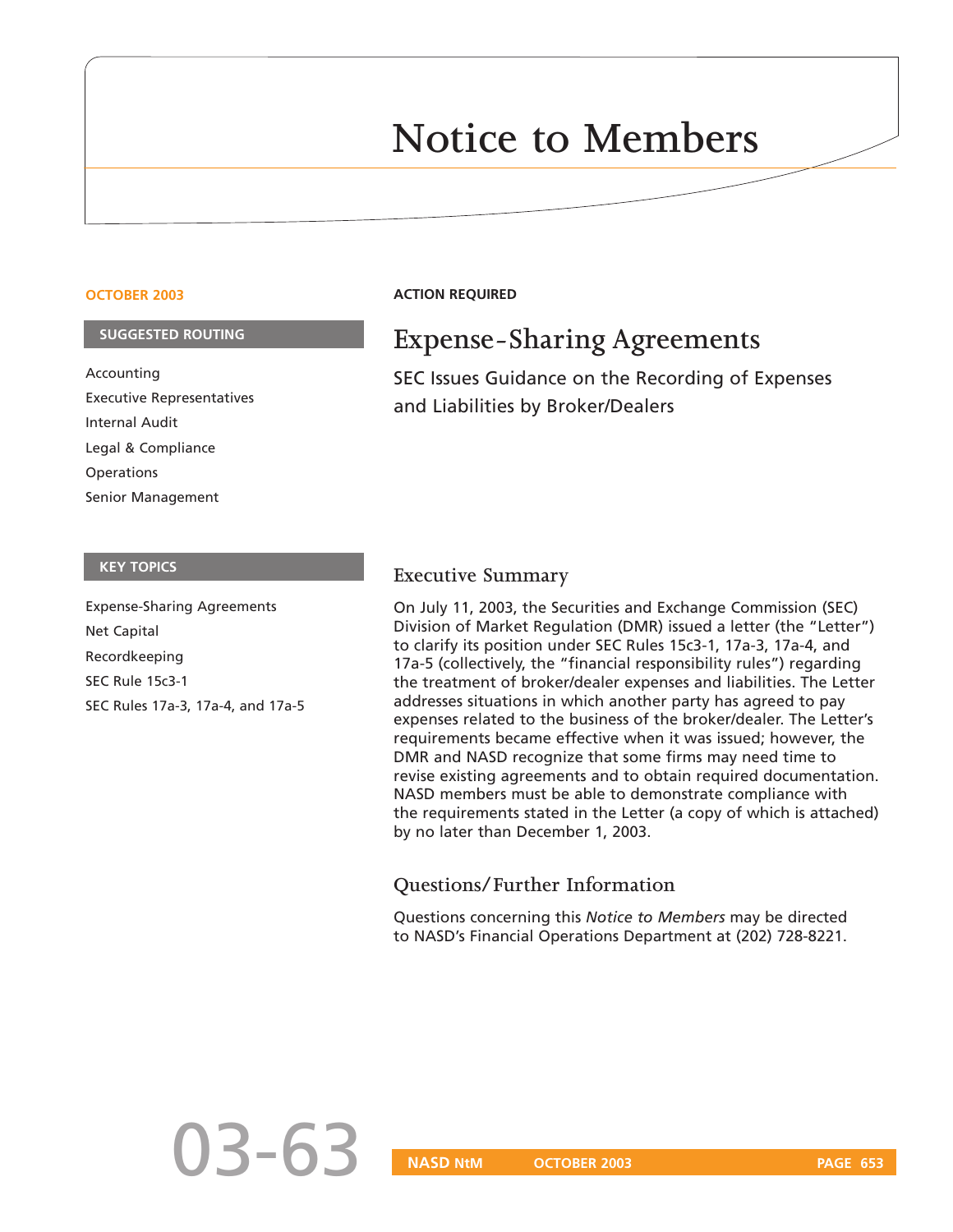## **Background**

Both NASD and the New York Stock Exchange (NYSE) (collectively, the self-regulatory organizations or the SROs) have become increasingly concerned that some broker/ dealers are using expense-sharing agreements as a basis for not recording expenses and liabilities on the broker/dealer's books and records.<sup>1</sup> In such circumstances, the books and records of the broker/dealer may not accurately reflect its operating performance and financial condition and may appear to artificially inflate its profitability and, ultimately, cause it to appear to be in capital compliance when it is not. Further, such firms may continue to conduct a securities business when not in capital compliance, which is a violation of the SEC's Net Capital Rule, as well as a violation of NASD Rule 2110. In addition, as the party paying the expenses of the broker/dealer is usually not a member of an SRO, obtaining books and records related to the broker/dealer's operations can be problematic. As a result, the SROs requested guidance from the DMR concerning the application of the financial responsibility rules when a third party, which may include a parent, holding company, or affiliate of a broker/dealer, agrees to assume responsibility for payment of the broker/dealer's expenses.

## **Recording Certain Broker/Dealer Expenses and Liabilities**

The Letter addresses nine items/requirements based on how a broker/dealer incorporates an expense-sharing agreement into its operations. For clarification, the nine requirements are repeated below with additional information provided by NASD to explain the requirements of the letter.<sup>2</sup>

1. Pursuant to Exchange Act Rule 17a-3(a)(1) and (a)(2), a broker-dealer must make a record reflecting each expense incurred relating to its business and any corresponding liability, regardless of whether the liability is joint or several with any person and regardless of whether a third party has agreed to assume the expense or liability. A broker-dealer must make a record of each expense incurred relating to its business, including the value of any goods or services used in its business, when a third party has furnished the goods or services or has paid or has agreed to pay the expense or liability, whether or not the recording of the expense is required by GAAP and whether or not any liability relating to the expense is considered a liability of the broker-dealer for net capital purposes. One proper method is to record the expense in an amount that is determined according to an allocation made by the third party on a reasonable basis.

*For purposes of this Letter, expenses include all costs for which a broker/dealer would derive direct or indirect benefit and/or for which a broker/dealer would be responsible if* another entity had not agreed to pay for it. This would certainly include, but not *be limited to, rent, telephone, copy services, etc. A broker/dealer's business is to be understood broadly. It includes the existence of the legal entity that is registered as a broker/dealer (even when not conducting a securities business) and all of that entity's activities (whether or not the activities are securities-related).*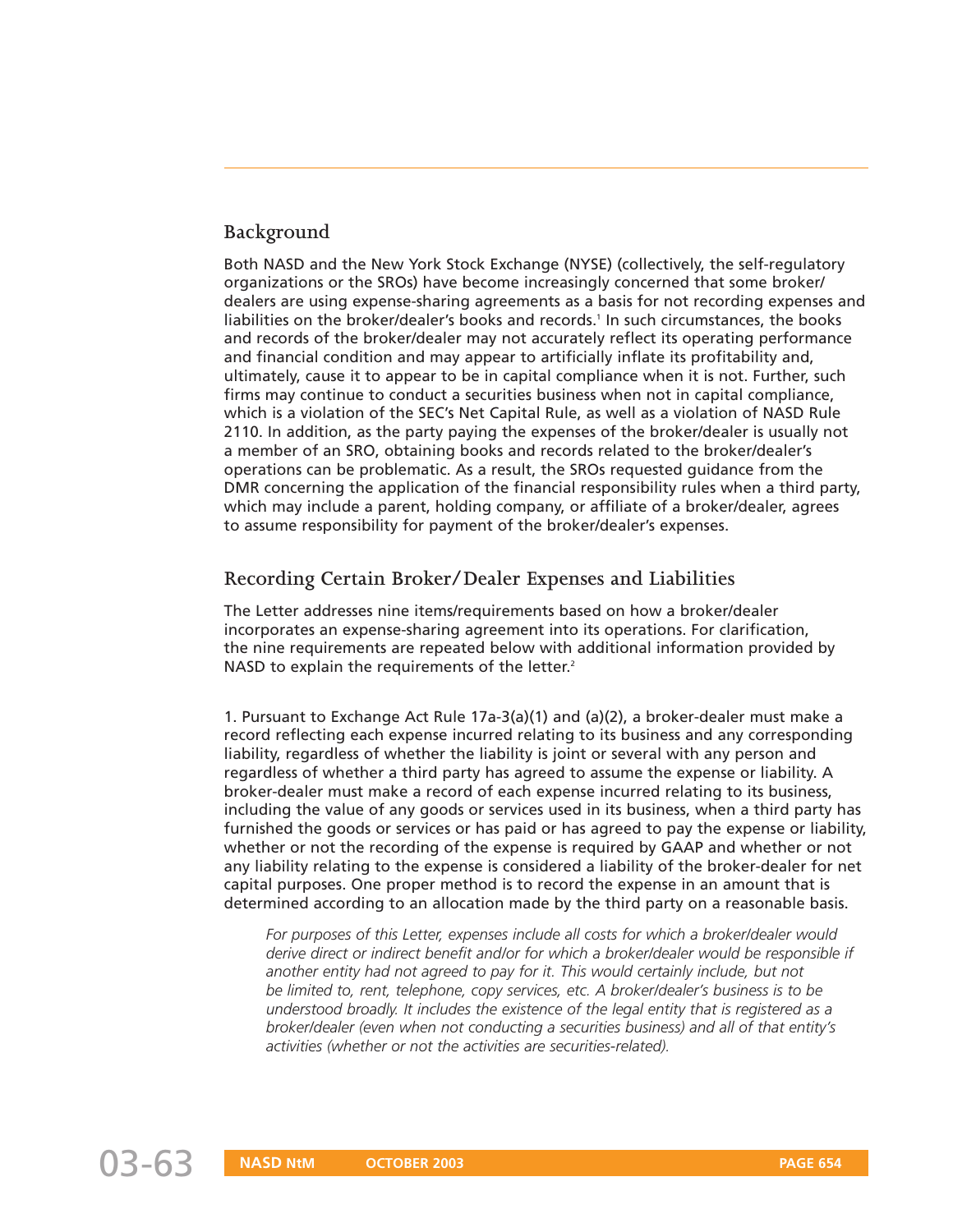*The last sentence of this item indicates that a broker/dealer meets the requirements of the Letter if it records its expenses as incurred in amounts determined according to a reasonable allocation, applied on a consistent basis, of the costs assumed by the third party. A reasonable allocation is one that attempts to equate the proportional cost of a service or product to the proportional use of or benefit derived from the service or product. The broker/dealer must be prepared to provide the SROs with evidence of the reasonableness of the expenses.* 

*Members are advised that to the extent a third party pays certain expenses of a broker/dealer, particularly those costs related to compensation of its registered personnel, the third party may be required to register with the Securities and Exchange Commission as a broker/dealer in accordance with Section 15 of the Exchange Act.* 

*Further, members are cautioned that an arbitration award rendered against the broker/dealer is a liability of the broker/dealer until it is satisfied in an appropriate manner.* See Notice to Members 00-63*. NASD will consider any attempt to move the obligations associated with an unsatisfied arbitration award to a third party as a violation of NASD Rule 2110, and the firm may be subject to severe disciplinary action.*

## *Examples:*

## Fact Patterns 1 and 2:

- *1. An expense agreement provides that the broker/dealer will pay a certain monthly fee to an affiliated company "in consideration of the mutual covenants and agreements to be kept and performed on the part of the parties."*
- *2. An expense agreement states that the broker/dealer will pay its parent \$25,000 per month for "management services and other administrative services" that the parent provides. The written agreement does not further define the services. The broker/ dealer does not record any expenses such as rent, utilities, telephone, etc., and management says that all such expenses are included in the \$25,000 per month fee.*

*Analysis: In the computations of net capital, each broker/dealer in Fact Patterns 1 and 2 must reduce net worth by its actual expenses as if there were no expense agreement. An expense agreement must enumerate the services or products being provided to the broker/dealer, with a reasonable cost assigned to each.* 

## Fact Pattern 3:

*An expense agreement specifies that the broker/dealer will pay its holding company \$1,000 per month for rent and \$500 per month for utilities and telephone services. The broker/dealer occupies two floors of a three-story building, while the holding company and another affiliate occupy the third floor; the holding company pays \$25,000 per month to rent the building, and pays \$15,000 per month for telephones and utilities. Management states that the rent and utilities fees specified in the expense agreement are consistent with the business goals and objectives of both firms, and therefore have been allocated on a reasonable basis.*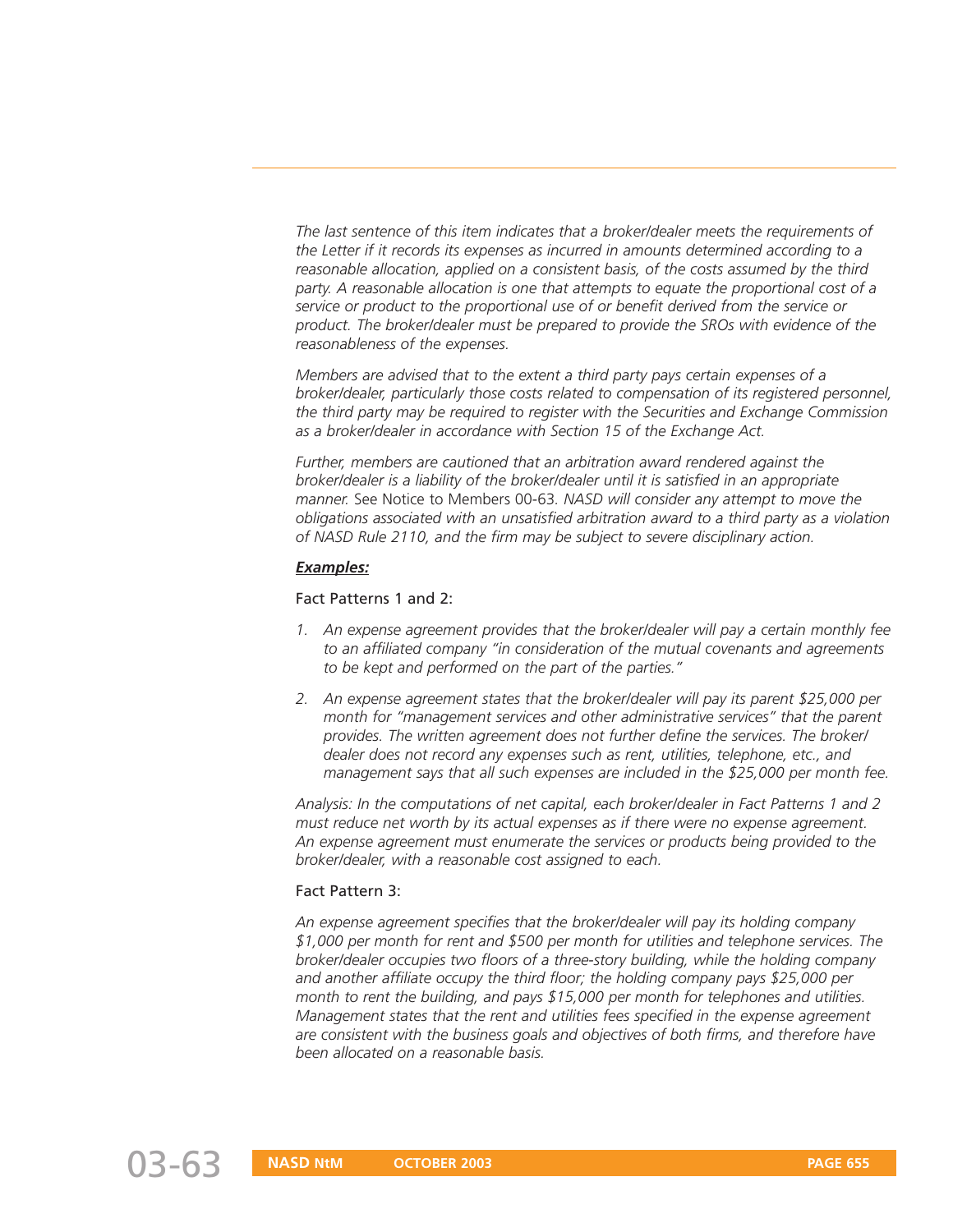*Analysis: The expenses do not appear to be allocated on a reasonable basis. In its computation of net capital, the broker/dealer must reduce net worth by expenses allocated on a reasonable basis.*

2. If the broker-dealer does not record certain expenses on the reports it is required to file with the Commission or with its designated examining authority ("DEA") under the financial responsibility rules, the broker-dealer may satisfy the Exchange Act Rule 17a-3(a)(1) and (a)(2) requirement to make a record of those expenses by making a separate schedule of the expenses.

*To the extent a broker/dealer reflects its expenses and liabilities as part of its general ledger, and maintains proper backup documentation relative to the expense, no other documentation would be necessary relative to items 1 and 2 above. Otherwise, the broker/dealer must maintain the "record" as noted. This record must be updated as expenses are incurred similar to those records that support the broker/dealer's financial statements.* 

3. If a third party agrees or has agreed to assume responsibility for an expense relating to the business of the broker-dealer, and the expense is not recorded on the reports the broker-dealer is required to file with the Commission or with its DEA under the financial responsibility rules, any corresponding liability will be considered a liability of the broker-dealer for net capital purposes unless:

- a. If the expense results in payment owed to a vendor or other party, the vendor or other party has agreed in writing that the broker-dealer is not directly or indirectly liable to the vendor or other party for the expense;
- b. The third party has agreed in writing that the broker-dealer is not directly or indirectly liable to the third party for the expense;
- c. There is no other indication that the broker-dealer is directly or indirectly liable to any person for the expense;
- d. The liability is not a liability of the broker-dealer under GAAP; and
- e. The broker-dealer can demonstrate that the third party has adequate resources independent of the broker-dealer to pay the liability or expense.

*The Net Capital Rule requires broker/dealers to have sufficient liquid capital to protect the assets of customers and to meet their obligations to other broker/dealers. In calculating net capital, broker/dealers begin with their net worth and then make various positive and negative adjustments. Item 3 refers to the requirement to charge a firm's net worth, in the computation of net capital, for any "liability" noted unless the broker/dealer can comply with all five conditions enumerated in 3(a) through 3(e).*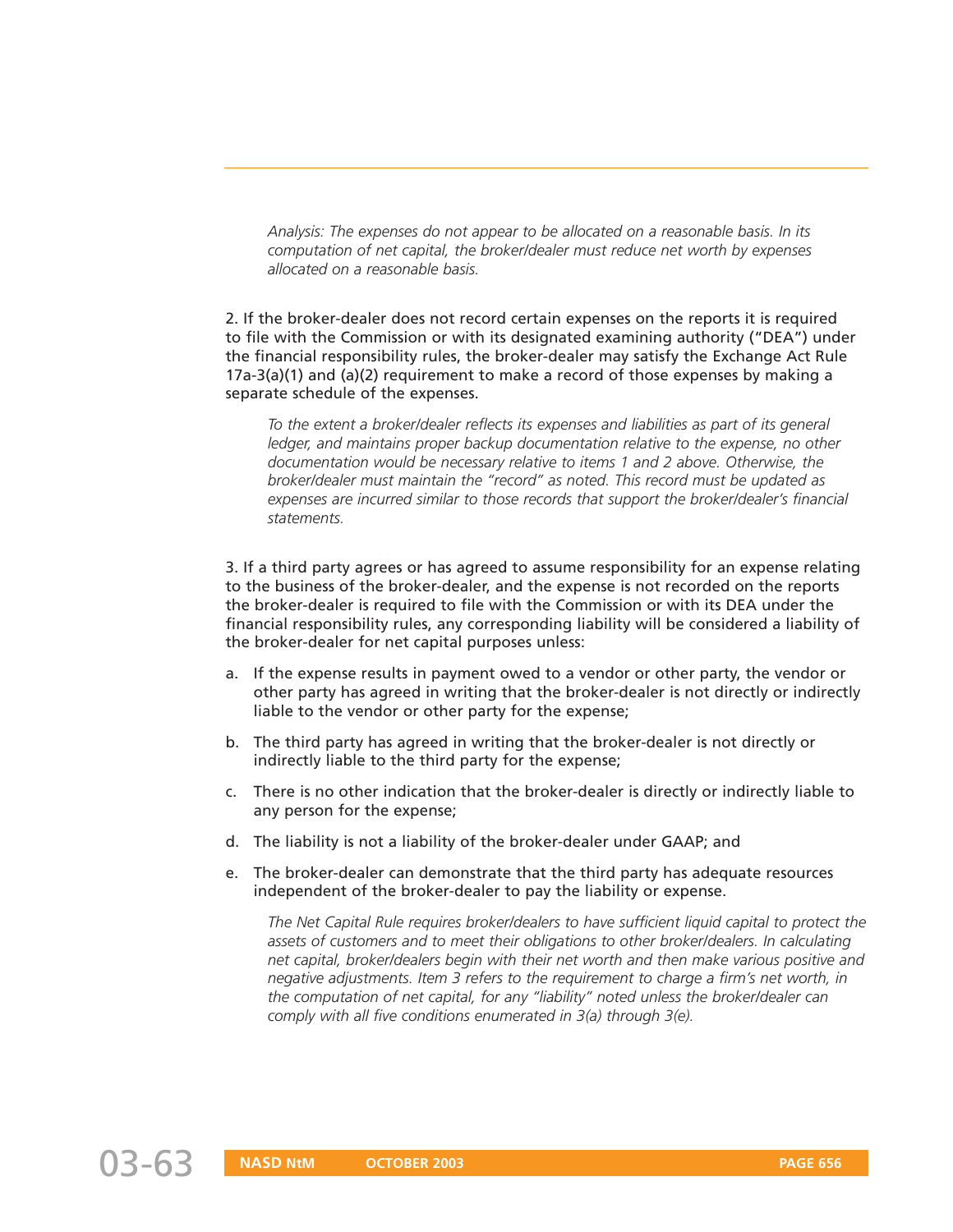*Item 3 indicates that a broker/dealer cannot avoid recording the expenses it incurs as a result of its activities by arranging to have a third party assume responsibility for such expenses, if the third party lacks adequate resources independent of the broker/dealer to pay the costs incurred by the broker/dealer. Further, if the broker/dealer remits funds to such third party, the broker/dealer is viewed as being indirectly liable for the expenses assumed by the third party, and would need to reflect those expenses on the reports it is required to file with the SEC under the financial responsibility rules, as a deduction from net worth in determining net capital.* 

*Upon entering into an expense-sharing agreement and annually thereafter, as of the broker/dealer's fiscal year-end, the broker/dealer has to obtain evidence that the third party has adequate resources independent of the broker/dealer to pay the costs incurred by the broker/dealer.* 

- *i. If the third party is a reporting company under the Securities Act of 1933 and is current on all financial filings required under that Act, the firm may rely on those filings to determine whether the third party has adequate resources apart from the broker/dealer.*
- *ii. If the third party is not a reporting company under the Securities Act of 1933, the broker/dealer must obtain evidence pursuant to either a. or b. below, at a minimum, as well as further information as requested by NASD:* 
	- *a. A signed and dated copy of a complete set of the third party's most recent audited financial statements, but in no event with an as-of date older than 12 months; or a signed and dated copy of the third party's most current required Federal income tax return as it has been filed with the Internal Revenue Service within the last 12 months.*
	- *b. If the shareholders, partners, or other owners of the third party want their abilities to infuse capital into the third party to be accepted as demonstrating adequate resources independent of the broker/dealer, they must, at a minimum, provide copies of their audited financial statements or Federal income tax returns, using the same twelve-month parameters as in a. Other additional evidence may also be required by NASD.*

*With respect to the third party's financial statements, if, for example, the broker/dealer and the third party have a December 31st fiscal year-end, the broker/dealer could submit a copy of the third party's financial statements as of December 31st for the year prior. If the third party's fiscal year-end were June 30th, the broker/dealer would need to provide the third party's financial statements as of June 30th for the current year.*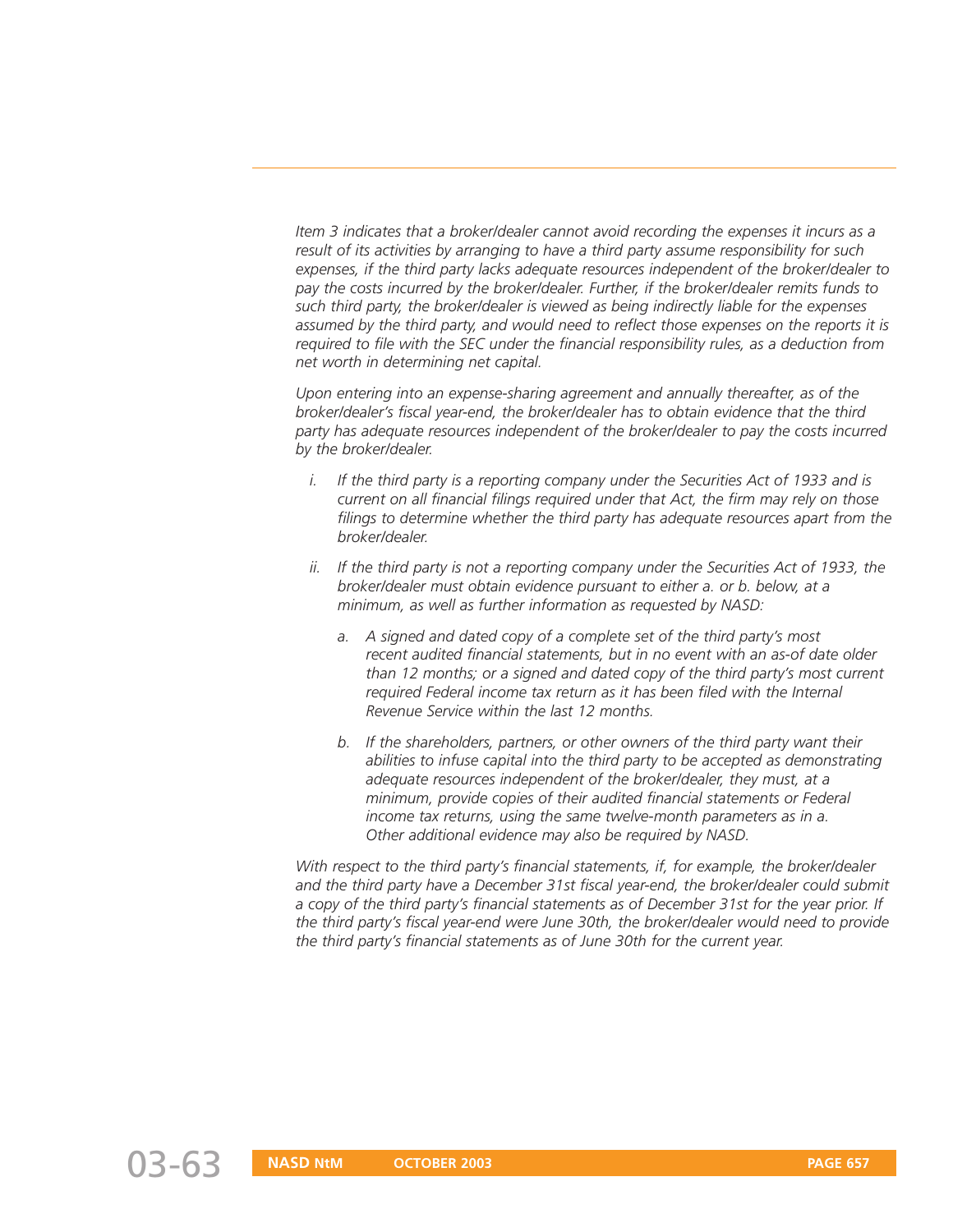## *Example:*

#### Fact Pattern 4:

*A broker/dealer has an expense agreement under which its parent pays the broker/ dealer's rent of \$10,000 per month, and GAAP (Generally Accepted Accounting Principles) does not require the broker/dealer to record a liability to either the vendor or the parent. The broker/dealer is unable to demonstrate to the SRO that the parent has adequate resources independent of the broker/dealer to pay the liability or expense.* 

*Analysis: In its computation of net capital, the firm must reduce net worth by the actual \$10,000 rent expense. The firm must maintain a separate record of the rent expense.*

4. Any withdrawal of equity capital, as defined in paragraph (e)(4)(ii) of Exchange Act Rule 15c3-1, from a broker-dealer by a third party, other than a withdrawal described in paragraph (e)(4)(iii) of Exchange Act Rule 15c3-1, within three months before or within one year after the broker-dealer incurs an expense which the third party has paid or agreed to pay, will be presumed for net capital purposes to have been made to repay the third party for the expense of the broker-dealer, unless the broker-dealer's books and records reflect a liability to the third party relating to the expense.

*Paragraph (e)(4)(iii) indicates that the notice and limitation provisions on capital withdrawals do not preclude broker/dealers from making required tax payments or paying partners reasonable compensation and that such amounts are not included in the calculation of withdrawals, advances, or loans for the purposes of these provisions.* 

*Item 4 reaffirms the DMR's view that broker/dealers must maintain their financial records using an accrual basis of accounting. Capital withdrawals cannot be used as a means of timing the broker/dealer's recognition of the costs incurred in its operations.* 

5. For purposes of determining net capital, if the broker-dealer records a capital contribution from a third party that has assumed responsibility for paying an expense of the broker-dealer, and the expense is not recorded on the reports the broker-dealer is required to file with the Commission or with its DEA under the financial responsibility rules, the broker-dealer must be able to demonstrate that the recording of a contribution to capital is appropriate. Among other things, the broker-dealer must be able to demonstrate that the third party has paid the expense or has adequate resources independent of the broker-dealer to pay the expense and that the brokerdealer has no obligation, direct or indirect, to a vendor or other party to pay the expense. For net capital purposes, any equity capital withdrawn by the third party, other than a withdrawal described in paragraph (e)(4)(iii) of Exchange Act Rule 15c3-1, within three months before or one year after the broker-dealer incurs the expense, will be deemed to have been a repayment of the expense to the third party. For net capital purposes, if a contribution to capital is made to a broker-dealer with an understanding that the contribution can be withdrawn at the option of the contributor, the contribution may not be included in the firm's net capital computation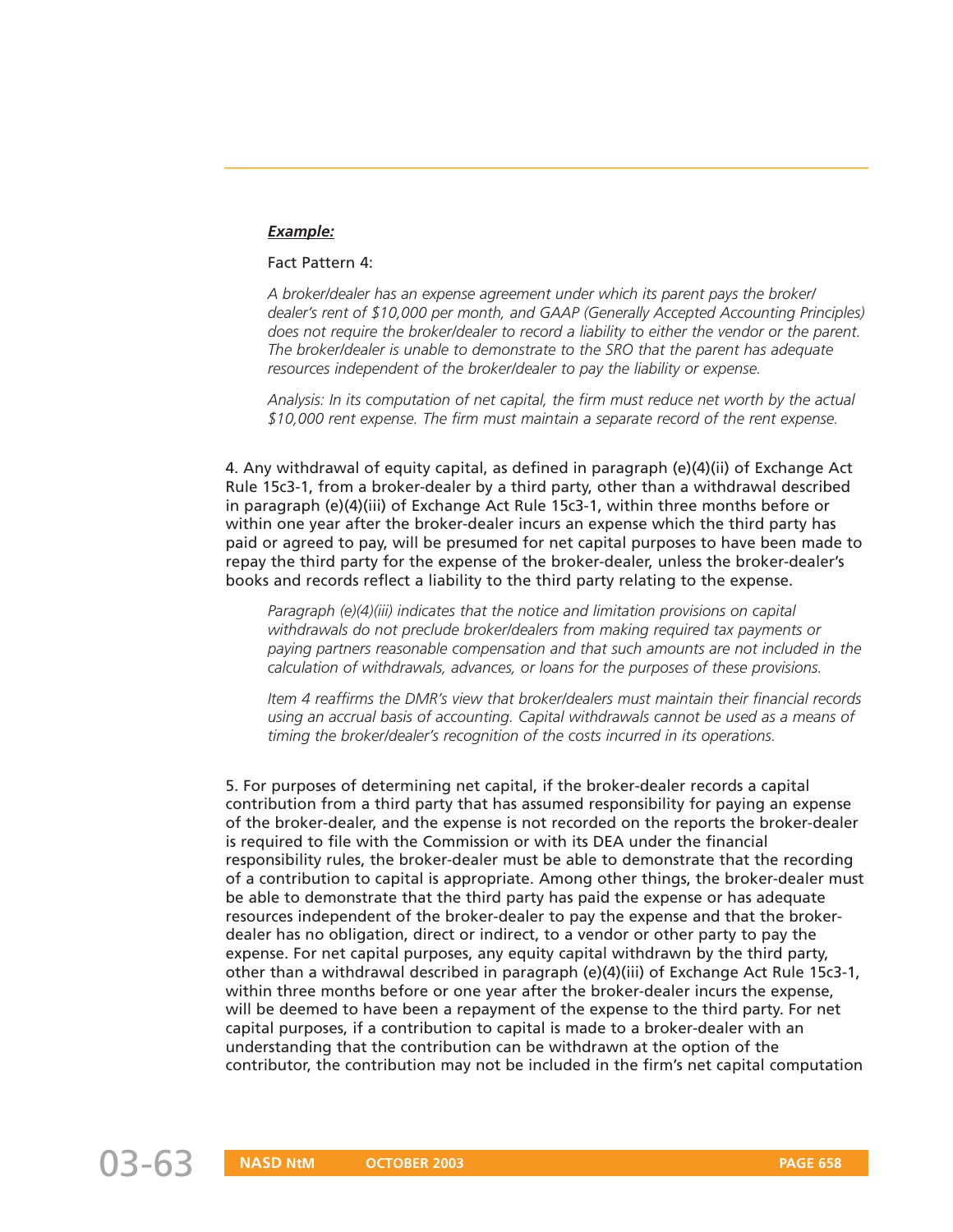and must be re-characterized as a liability. Any withdrawal of capital as to that contributor within a period of one year, other than a withdrawal described in paragraph (e)(4)(iii) of Exchange Act Rule 15c3-1, shall be presumed to have been contemplated at the time of the contribution.

*Item 5 is similar to item 4, and reaffirms the DMR's view that broker/dealers must maintain their financial records using an accrual basis of accounting. The difference in the two items relates to the type of accounting treatment that the broker/dealer uses. Item 5 applies, for example, where the broker/dealer's actual expense to a vendor or service provider was recorded on the broker/dealer's general ledger as an expense and a related liability owed to the third party; the third party then forgave the liability, and the broker/dealer removed (debited) the (forgiven) liability and credited a capital contribution from the third party.*

*The broker/dealer may not record the capital contribution until it demonstrates that the third party paid the expense, or has the financial wherewithal to pay the expense independent of the broker/dealer, and that the broker/dealer will not be obligated to repay the third party for any portion of the expense. To demonstrate the third party's ability to pay, the broker/dealer would need to provide the evidence discussed in the comments under item 3.* 

*Under items 4 and 5, a firm from which capital is withdrawn as described in those items will be required to recalculate its net capital beginning at the date of the incurrence of the expense which was paid by the third party, and to provide telegraphic notice as required per SEC Rule 17a-11, if necessary, based upon the revised computation.*

6. If a third party agrees or has agreed to assume responsibility for an expense of the broker-dealer, the broker-dealer must make, keep current, and preserve the following records pursuant to Exchange Act Rules 17a-3 and 17a-4:

- a. If a vendor or other party has agreed that the broker-dealer is not liable directly or indirectly to the vendor or other party for an expense, a written agreement between the broker-dealer and the vendor or other party that clearly states that the broker-dealer has no liability, direct or indirect, to the vendor or other party; and
- b. A record of each expense assumed by the third party.

7. A broker-dealer must make, keep current, and preserve a written expense sharing agreement between the broker-dealer and a third party that has paid or agreed to pay an expense of the broker-dealer. The agreement must set out clearly which party is obligated to pay each expense, whether the broker-dealer has any obligation, direct or indirect, to reimburse or otherwise compensate any party for paying the expense, and, when the broker-dealer records the expense in an amount that is determined according to an allocation made by the third party, the method of allocation.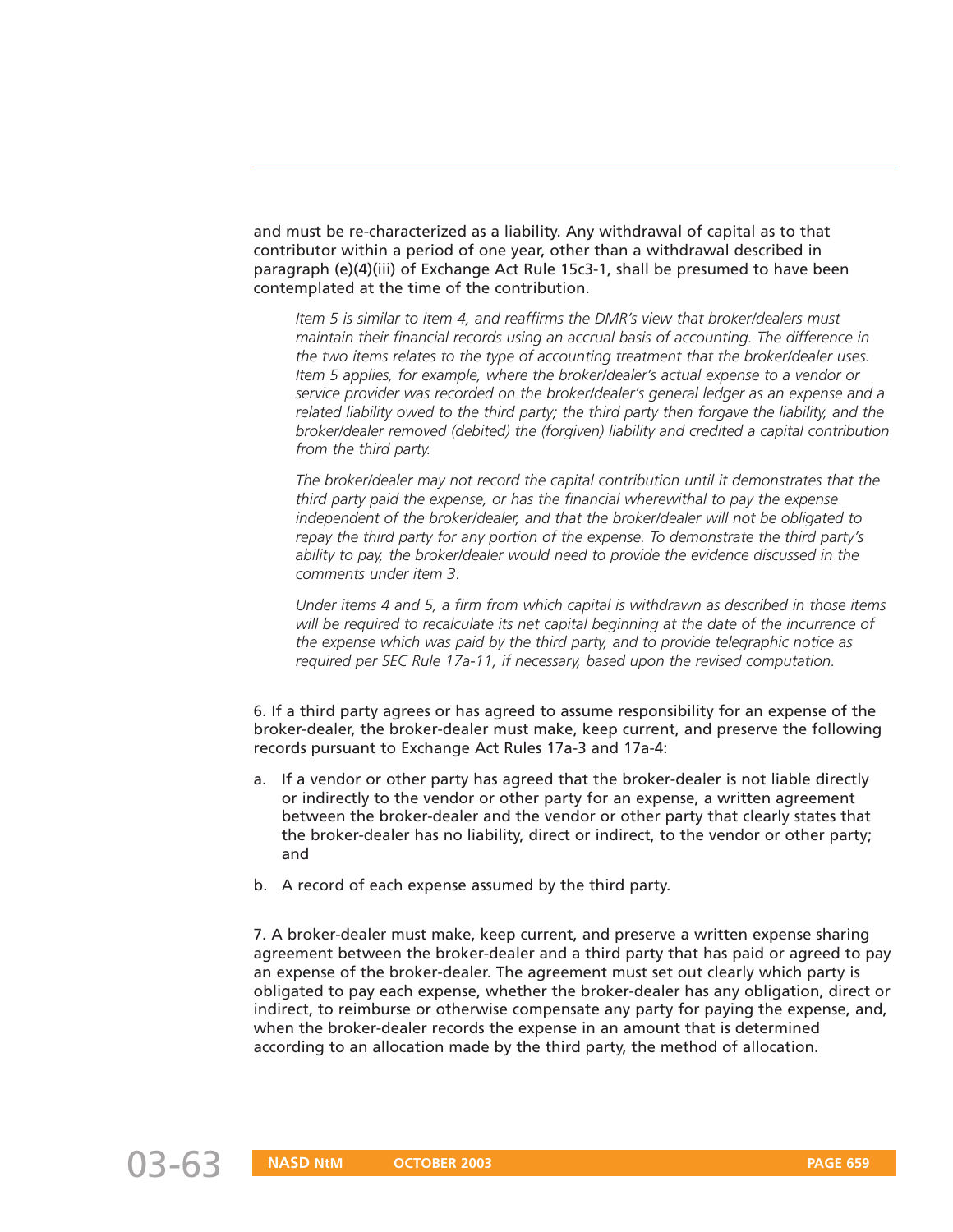8. Each broker-dealer and broker-dealer applicant must be able to demonstrate to the appropriate authorities that it is in compliance with the financial responsibility rules in connection with any expense-sharing agreement it has entered into, and therefore it may be required to provide these authorities with access to books and records, including those of unregistered entities, relating to the expenses covered by the agreement.

*If the broker/dealer does not provide appropriate access to all relevant books and records, including those of a third party with which it has an expense-sharing agreement, an SRO may operate under the rebuttable presumption that the broker/dealer was not in capital compliance for the period covered by the expense-sharing agreement.*

*If the broker/dealer applicant does not provide appropriate access to all relevant books and records, including those of a party that has agreed to assume responsibility for paying all or a portion of the applicant's costs pursuant to paragraph (a)(7) of Membership and Registration Rule 1014, NASD will not permit the applicant to use an expense-sharing arrangement to demonstrate that it is capable of maintaining sufficient excess net capital to support its intended business operations on a continuing basis.* 

9. A broker-dealer must notify its DEA if it enters into, or has entered into, an expense sharing agreement and the broker-dealer does not record each of the expenses it incurs relating to its business on the reports it is required to file with the Commission or with its DEA under the financial responsibility rules. The notification must include the date of the agreement and the names of the parties to the agreement. The brokerdealer must provide a copy of the agreement to its DEA upon request.

*The notification required in item 9 must be made, in writing, to a firm's assigned District Office for both existing and new expense-sharing agreements.*

## **Endnotes**

- 1 Expense-sharing agreements include any arrangement in which another party bears or pays for all or a portion of the costs incurred by a broker/dealer.
- 2 The redacted portions of the Letter, which are included in this *Notice to Members,* do not include the footnotes; a copy of the original Letter is attached to this *Notice.* The additional information provided by NASD is in italics.

©2003. NASD. All rights reserved. *Notices to Members* attempt to present information to readers in a format that is easily understandable. However, please be aware that, in case of any misunderstanding, the rule language prevails.

03-63 **NASD NtM OCTOBER 2003 PAGE 660**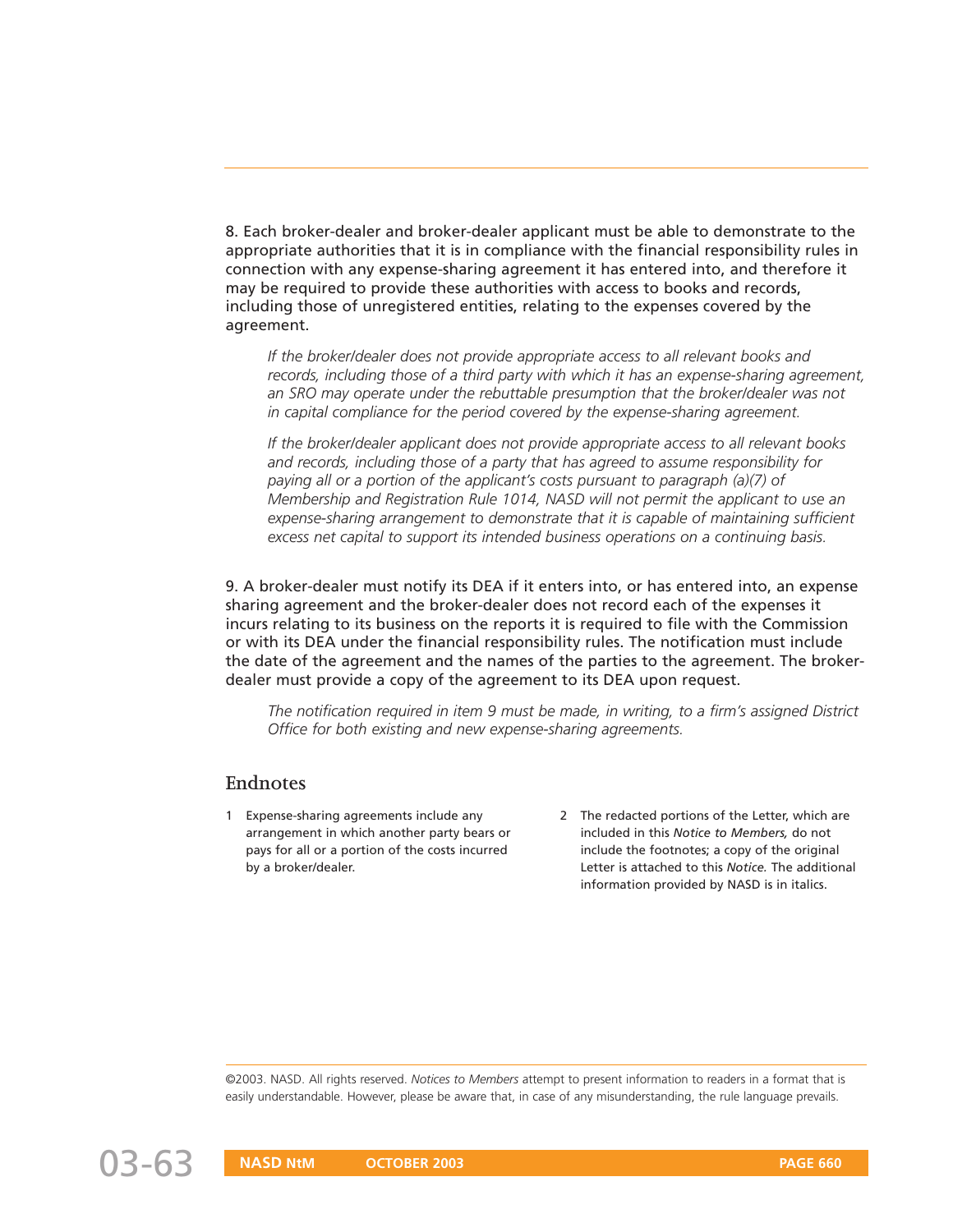|                                                                                                                                                                                                                                   | en de la provincia de la provincia de la provincia de la provincia de la provincia de la provincia de la provi<br>Transportante de la provincia de la provincia de la provincia de la provincia de la provincia de la provincia<br>A                                                                                                                                                                                  |  |
|-----------------------------------------------------------------------------------------------------------------------------------------------------------------------------------------------------------------------------------|-----------------------------------------------------------------------------------------------------------------------------------------------------------------------------------------------------------------------------------------------------------------------------------------------------------------------------------------------------------------------------------------------------------------------|--|
|                                                                                                                                                                                                                                   |                                                                                                                                                                                                                                                                                                                                                                                                                       |  |
|                                                                                                                                                                                                                                   |                                                                                                                                                                                                                                                                                                                                                                                                                       |  |
|                                                                                                                                                                                                                                   | <u>in die staatste verschilden de staat de staat de staat de staat de staat de staat de staat de staat de staat d</u>                                                                                                                                                                                                                                                                                                 |  |
|                                                                                                                                                                                                                                   |                                                                                                                                                                                                                                                                                                                                                                                                                       |  |
|                                                                                                                                                                                                                                   | $\frac{1}{\sqrt{1-\frac{1}{1-\frac{1}{1-\frac{1}{1-\frac{1}{1-\frac{1}{1-\frac{1}{1-\frac{1}{1-\frac{1}{1-\frac{1}{1-\frac{1}{1-\frac{1}{1-\frac{1}{1-\frac{1}{1-\frac{1}{1-\frac{1}{1-\frac{1}{1-\frac{1}{1-\frac{1}{1-\frac{1}{1-\frac{1}{1-\frac{1}{1-\frac{1}{1-\frac{1}{1-\frac{1}{1-\frac{1}{1-\frac{1}{1-\frac{1}{1-\frac{1}{1-\frac{1}{1-\frac{1}{1-\frac{1}{1-\frac{1}{1-\frac{1}{1-\frac{1}{1-\frac{1}{1-\$ |  |
|                                                                                                                                                                                                                                   |                                                                                                                                                                                                                                                                                                                                                                                                                       |  |
|                                                                                                                                                                                                                                   |                                                                                                                                                                                                                                                                                                                                                                                                                       |  |
| and a strong of the strong strong strong and the strong strong strong strong strong strong strong strong strong<br>The strong strong strong strong strong strong strong strong strong strong strong strong strong strong strong s |                                                                                                                                                                                                                                                                                                                                                                                                                       |  |
|                                                                                                                                                                                                                                   |                                                                                                                                                                                                                                                                                                                                                                                                                       |  |
|                                                                                                                                                                                                                                   |                                                                                                                                                                                                                                                                                                                                                                                                                       |  |
|                                                                                                                                                                                                                                   |                                                                                                                                                                                                                                                                                                                                                                                                                       |  |
|                                                                                                                                                                                                                                   |                                                                                                                                                                                                                                                                                                                                                                                                                       |  |
|                                                                                                                                                                                                                                   |                                                                                                                                                                                                                                                                                                                                                                                                                       |  |
|                                                                                                                                                                                                                                   |                                                                                                                                                                                                                                                                                                                                                                                                                       |  |
|                                                                                                                                                                                                                                   |                                                                                                                                                                                                                                                                                                                                                                                                                       |  |
|                                                                                                                                                                                                                                   |                                                                                                                                                                                                                                                                                                                                                                                                                       |  |
|                                                                                                                                                                                                                                   |                                                                                                                                                                                                                                                                                                                                                                                                                       |  |
|                                                                                                                                                                                                                                   |                                                                                                                                                                                                                                                                                                                                                                                                                       |  |
|                                                                                                                                                                                                                                   |                                                                                                                                                                                                                                                                                                                                                                                                                       |  |
|                                                                                                                                                                                                                                   |                                                                                                                                                                                                                                                                                                                                                                                                                       |  |
|                                                                                                                                                                                                                                   | j <del>e na uzateljuje poznat</del>                                                                                                                                                                                                                                                                                                                                                                                   |  |
|                                                                                                                                                                                                                                   | <u>—————————————</u><br>{}                                                                                                                                                                                                                                                                                                                                                                                            |  |
|                                                                                                                                                                                                                                   |                                                                                                                                                                                                                                                                                                                                                                                                                       |  |
|                                                                                                                                                                                                                                   |                                                                                                                                                                                                                                                                                                                                                                                                                       |  |
|                                                                                                                                                                                                                                   |                                                                                                                                                                                                                                                                                                                                                                                                                       |  |
|                                                                                                                                                                                                                                   |                                                                                                                                                                                                                                                                                                                                                                                                                       |  |
|                                                                                                                                                                                                                                   |                                                                                                                                                                                                                                                                                                                                                                                                                       |  |
|                                                                                                                                                                                                                                   |                                                                                                                                                                                                                                                                                                                                                                                                                       |  |
|                                                                                                                                                                                                                                   |                                                                                                                                                                                                                                                                                                                                                                                                                       |  |
|                                                                                                                                                                                                                                   |                                                                                                                                                                                                                                                                                                                                                                                                                       |  |
|                                                                                                                                                                                                                                   |                                                                                                                                                                                                                                                                                                                                                                                                                       |  |
|                                                                                                                                                                                                                                   |                                                                                                                                                                                                                                                                                                                                                                                                                       |  |
|                                                                                                                                                                                                                                   |                                                                                                                                                                                                                                                                                                                                                                                                                       |  |
|                                                                                                                                                                                                                                   |                                                                                                                                                                                                                                                                                                                                                                                                                       |  |
|                                                                                                                                                                                                                                   |                                                                                                                                                                                                                                                                                                                                                                                                                       |  |
|                                                                                                                                                                                                                                   |                                                                                                                                                                                                                                                                                                                                                                                                                       |  |
|                                                                                                                                                                                                                                   |                                                                                                                                                                                                                                                                                                                                                                                                                       |  |
|                                                                                                                                                                                                                                   |                                                                                                                                                                                                                                                                                                                                                                                                                       |  |
|                                                                                                                                                                                                                                   |                                                                                                                                                                                                                                                                                                                                                                                                                       |  |
|                                                                                                                                                                                                                                   |                                                                                                                                                                                                                                                                                                                                                                                                                       |  |
|                                                                                                                                                                                                                                   |                                                                                                                                                                                                                                                                                                                                                                                                                       |  |
|                                                                                                                                                                                                                                   |                                                                                                                                                                                                                                                                                                                                                                                                                       |  |
|                                                                                                                                                                                                                                   |                                                                                                                                                                                                                                                                                                                                                                                                                       |  |
|                                                                                                                                                                                                                                   |                                                                                                                                                                                                                                                                                                                                                                                                                       |  |
|                                                                                                                                                                                                                                   |                                                                                                                                                                                                                                                                                                                                                                                                                       |  |
|                                                                                                                                                                                                                                   |                                                                                                                                                                                                                                                                                                                                                                                                                       |  |
|                                                                                                                                                                                                                                   |                                                                                                                                                                                                                                                                                                                                                                                                                       |  |
|                                                                                                                                                                                                                                   |                                                                                                                                                                                                                                                                                                                                                                                                                       |  |
|                                                                                                                                                                                                                                   |                                                                                                                                                                                                                                                                                                                                                                                                                       |  |
|                                                                                                                                                                                                                                   |                                                                                                                                                                                                                                                                                                                                                                                                                       |  |
|                                                                                                                                                                                                                                   |                                                                                                                                                                                                                                                                                                                                                                                                                       |  |
|                                                                                                                                                                                                                                   | $\frac{1}{\sqrt{2}}$                                                                                                                                                                                                                                                                                                                                                                                                  |  |
|                                                                                                                                                                                                                                   |                                                                                                                                                                                                                                                                                                                                                                                                                       |  |
|                                                                                                                                                                                                                                   |                                                                                                                                                                                                                                                                                                                                                                                                                       |  |
| $\frac{1}{\sqrt{2}}$<br>} <del>===</del><br>; <del>==</del><br>$\frac{1}{\sqrt{2}}$<br>$\frac{1}{\sqrt{2}}$                                                                                                                       |                                                                                                                                                                                                                                                                                                                                                                                                                       |  |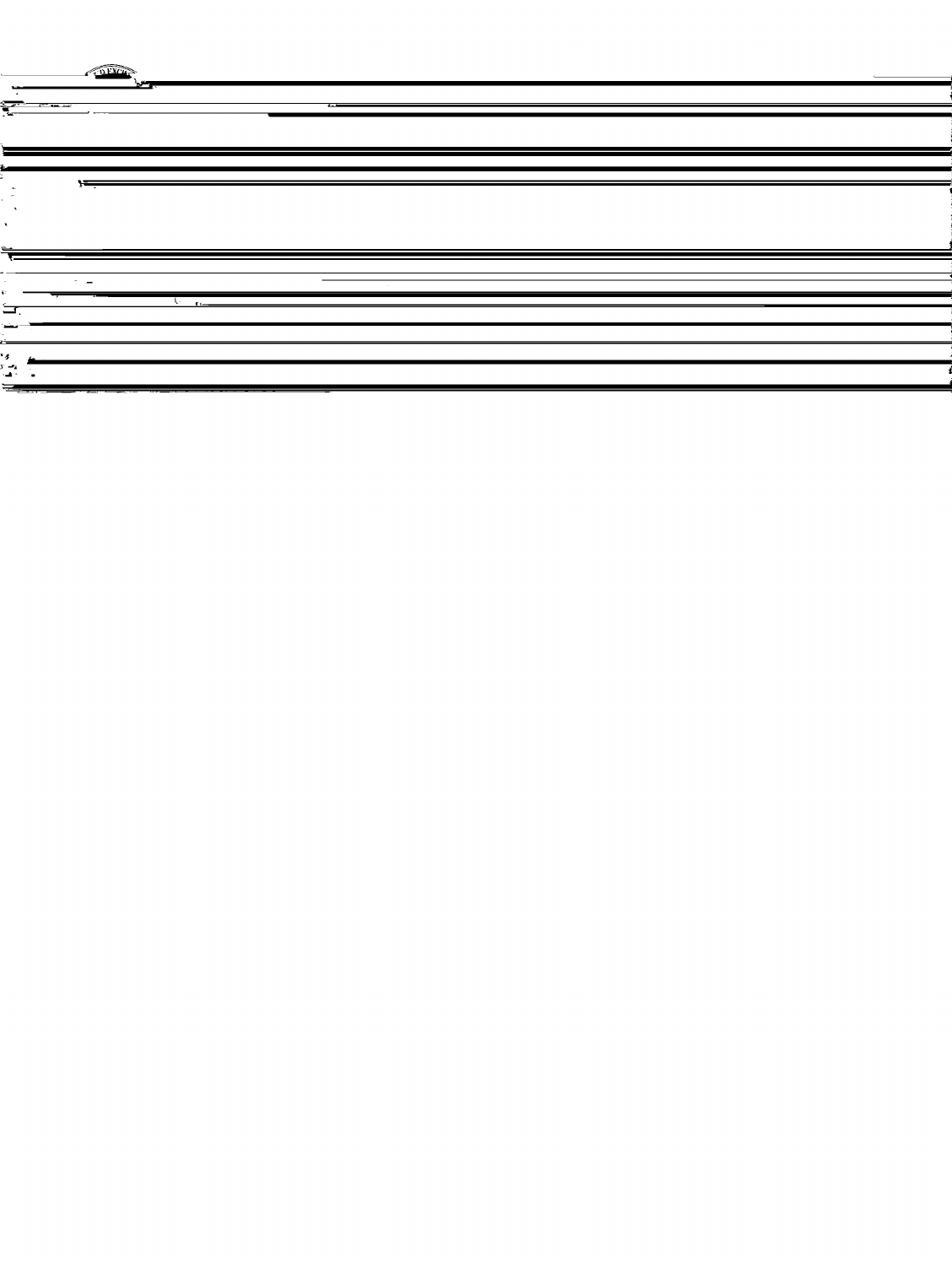|                                                             | ਾ ਕ<br>M.                                                                                                                                                                                         |  |
|-------------------------------------------------------------|---------------------------------------------------------------------------------------------------------------------------------------------------------------------------------------------------|--|
| كمتفتح                                                      |                                                                                                                                                                                                   |  |
|                                                             |                                                                                                                                                                                                   |  |
|                                                             |                                                                                                                                                                                                   |  |
|                                                             |                                                                                                                                                                                                   |  |
|                                                             |                                                                                                                                                                                                   |  |
|                                                             |                                                                                                                                                                                                   |  |
|                                                             |                                                                                                                                                                                                   |  |
| $\mathbb{R}^3$                                              | −                                                                                                                                                                                                 |  |
| ہے<br>جسم                                                   |                                                                                                                                                                                                   |  |
|                                                             |                                                                                                                                                                                                   |  |
|                                                             |                                                                                                                                                                                                   |  |
|                                                             |                                                                                                                                                                                                   |  |
|                                                             |                                                                                                                                                                                                   |  |
|                                                             |                                                                                                                                                                                                   |  |
|                                                             |                                                                                                                                                                                                   |  |
| $\overline{\mathbf{r}}$                                     |                                                                                                                                                                                                   |  |
|                                                             |                                                                                                                                                                                                   |  |
|                                                             |                                                                                                                                                                                                   |  |
|                                                             | $\frac{1}{22727}$                                                                                                                                                                                 |  |
|                                                             |                                                                                                                                                                                                   |  |
|                                                             | $\Delta \epsilon \left( \mathcal{F}(\mathcal{D}_{\mathcal{F}}) \right) = \mathcal{F}(\mathcal{D}_{\mathcal{F}}(\mathcal{D}_{\mathcal{F}}))$<br>$\mathbf{g}_{\mathcal{D}} = \mathbf{g} \mathbf{e}$ |  |
|                                                             |                                                                                                                                                                                                   |  |
| $\overline{A}$                                              | $\cdots$<br>$\ddot{\phantom{0}}$                                                                                                                                                                  |  |
|                                                             | $\equiv$ $\frac{1}{2}$                                                                                                                                                                            |  |
| $\frac{1}{2}$<br>$\frac{1}{\sqrt{\frac{1}{2}+\frac{1}{2}}}$ |                                                                                                                                                                                                   |  |
|                                                             |                                                                                                                                                                                                   |  |
|                                                             |                                                                                                                                                                                                   |  |
| $\mathbf{r}_i$                                              |                                                                                                                                                                                                   |  |
|                                                             |                                                                                                                                                                                                   |  |
|                                                             |                                                                                                                                                                                                   |  |
|                                                             |                                                                                                                                                                                                   |  |
|                                                             |                                                                                                                                                                                                   |  |
|                                                             |                                                                                                                                                                                                   |  |
|                                                             |                                                                                                                                                                                                   |  |
|                                                             |                                                                                                                                                                                                   |  |
|                                                             |                                                                                                                                                                                                   |  |
|                                                             |                                                                                                                                                                                                   |  |
|                                                             |                                                                                                                                                                                                   |  |
|                                                             |                                                                                                                                                                                                   |  |
| $\int_{0}^{\infty}$                                         |                                                                                                                                                                                                   |  |
|                                                             |                                                                                                                                                                                                   |  |
|                                                             |                                                                                                                                                                                                   |  |
|                                                             |                                                                                                                                                                                                   |  |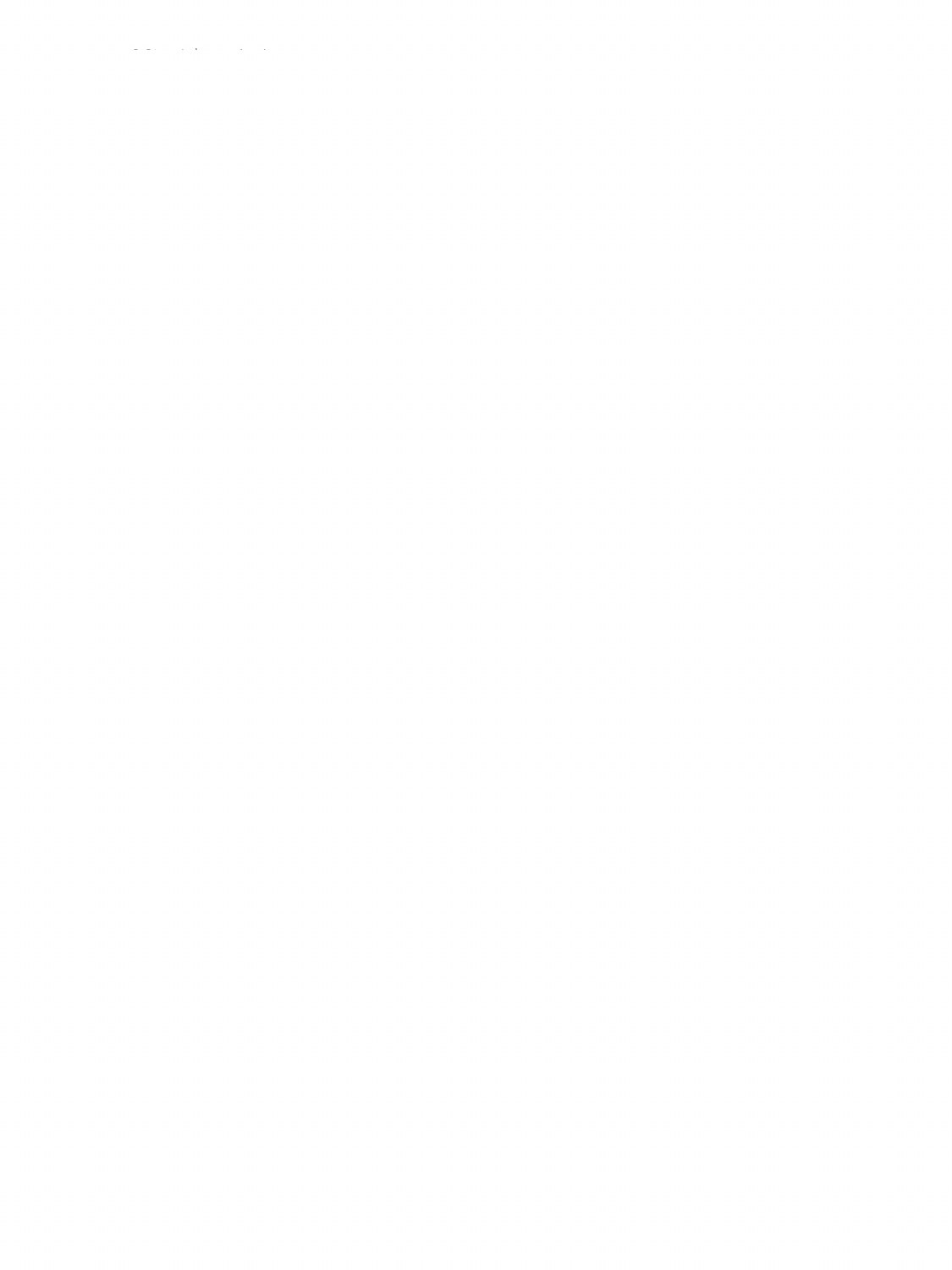| $\underline{\mathbf{M}}$ , $\underline{\mathbf{M}}$ , $\underline{\mathbf{M}}$ , $\underline{\mathbf{M}}$ , $\underline{\mathbf{M}}$ , $\underline{\mathbf{M}}$ |  |
|-----------------------------------------------------------------------------------------------------------------------------------------------------------------|--|
|-----------------------------------------------------------------------------------------------------------------------------------------------------------------|--|

| T                     |  |
|-----------------------|--|
|                       |  |
|                       |  |
|                       |  |
|                       |  |
|                       |  |
| $\frac{1}{2}$         |  |
| $\overline{ }$        |  |
| $\mathbf{t}$ .        |  |
|                       |  |
| $=$                   |  |
| بر سنة<br>المالي<br>إ |  |
| - ∗                   |  |
|                       |  |
|                       |  |
|                       |  |
|                       |  |
|                       |  |
|                       |  |
| Ŧ,                    |  |
|                       |  |
|                       |  |
|                       |  |

 $\bar{z}$